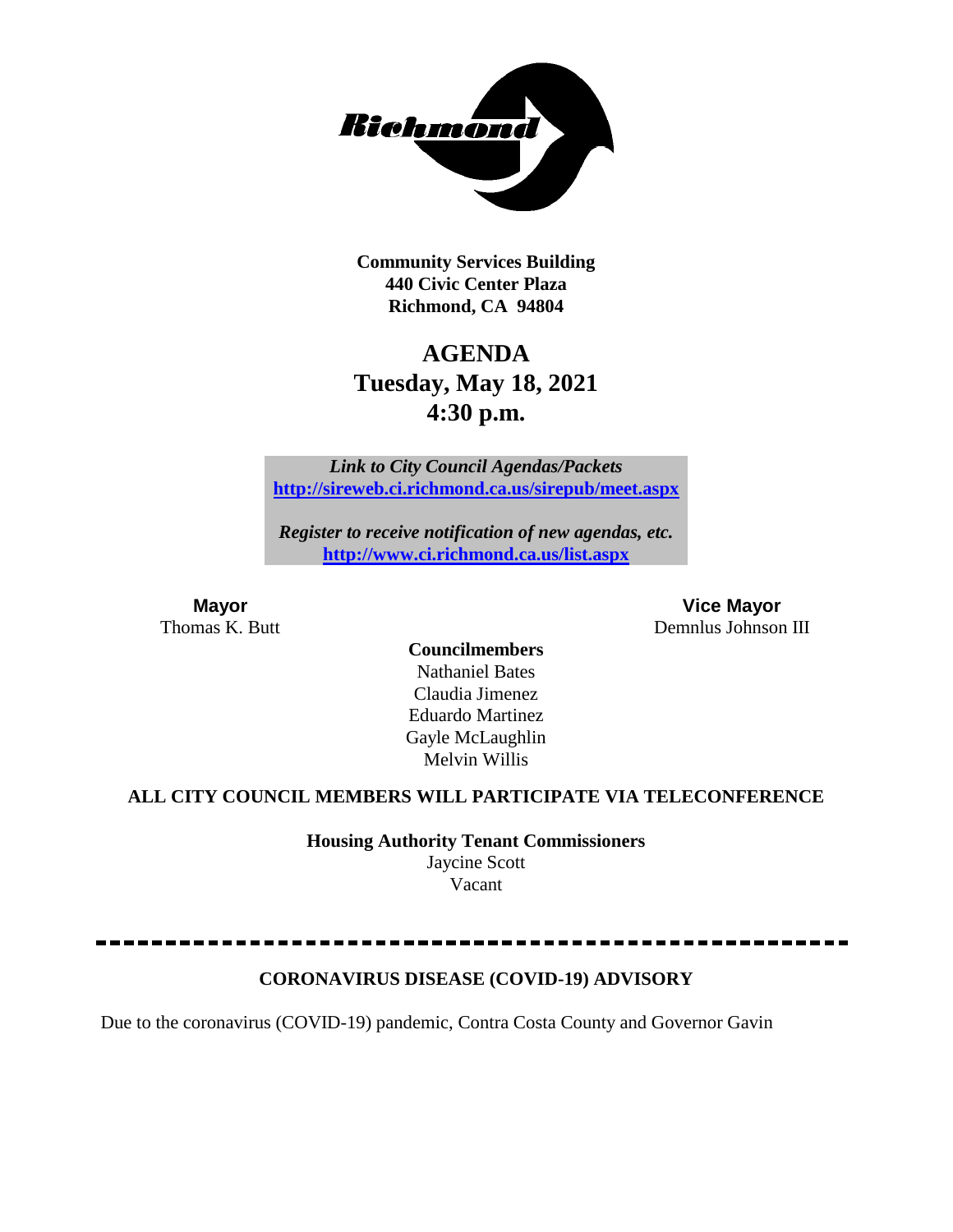Newsom have issued multiple orders requiring sheltering in place, social distancing, and reduction of person-to-person contact. Accordingly, Governor Gavin Newsom has issued executive orders that allow cities to hold public meetings via teleconferencing. Both **<https://www.coronavirus.cchealth.org/>** and **[http://www.ci.richmond.ca.us/3914/Richmond-](http://www.ci.richmond.ca.us/3914/Richmond-Coronavirus-Info)[Coronavirus-Info](http://www.ci.richmond.ca.us/3914/Richmond-Coronavirus-Info)** provide updated coronavirus information.

DUE TO THE SHELTER IN PLACE ORDERS, attendance at the City of Richmond City Council meeting will be limited to Council members, essential City of Richmond staff, and members of the news media. Public comment will be confined to items appearing on the agenda and will be limited to the methods provided below. Consistent with Executive Order N-29-20, this meeting will utilize teleconferencing only. The following provides information on how the public can participate in this meeting.

#### **How to watch the meeting from home:**

- 1. KCRT Comcast Channel 28 or AT&T Uverse Channel 99
- 2. Livestream online at<http://www.ci.richmond.ca.us/3178/KCRT-Live>

#### **Public comment may be submitted by mail, email and/or Zoom video conference in the manner that follows; provided that no member of the public may submit more than one verbal comment per agenda item.**

- **1.** Via mail received by 1:00 p.m. the day of the meeting, sent to 450 Civic Center Plaza, 3rd Floor, Office of the Clerk, Richmond, CA 94804.
- **2.** Via email to [cityclerkdept@ci.richmond.ca.us](mailto:cityclerkdept@ci.richmond.ca.us) by 1:00 p.m. the day of the meeting.

Emails *MUST* contain in the subject line 1) public comments – Open Session prior to Closed Session; 2) public comments – Open Forum; or 3) public comments agenda item  $#$ [include the agenda item number]. All such email will be posted on-line and emailed to the City Council before the meeting is called to order. **No individual email will be read into the record. Due to the high volume of emails received, emails that do not contain the correct identifying information in the subject line may be overlooked and may not become part of the record. Email received after 1:00 p.m. will be posted on-line following the meeting as part of the supplemental materials attached to the meeting minutes.**

**3.** Via Zoom by video conference or by phone using the following link/call-in numbers – for Open Session and City Council:

**Please click the link below to join the webinar: <https://zoom.us/j/99312205643?pwd=MDdqNnRmS2k4ZkRTOWhlUldQOUF1Zz09> Passcode: ccmeeting**

**Or iPhone one-tap: US: +16699006833,,99312205643# or +13462487799,,99312205643# Or Telephone: Dial (for higher quality, dial a number based on your current location):**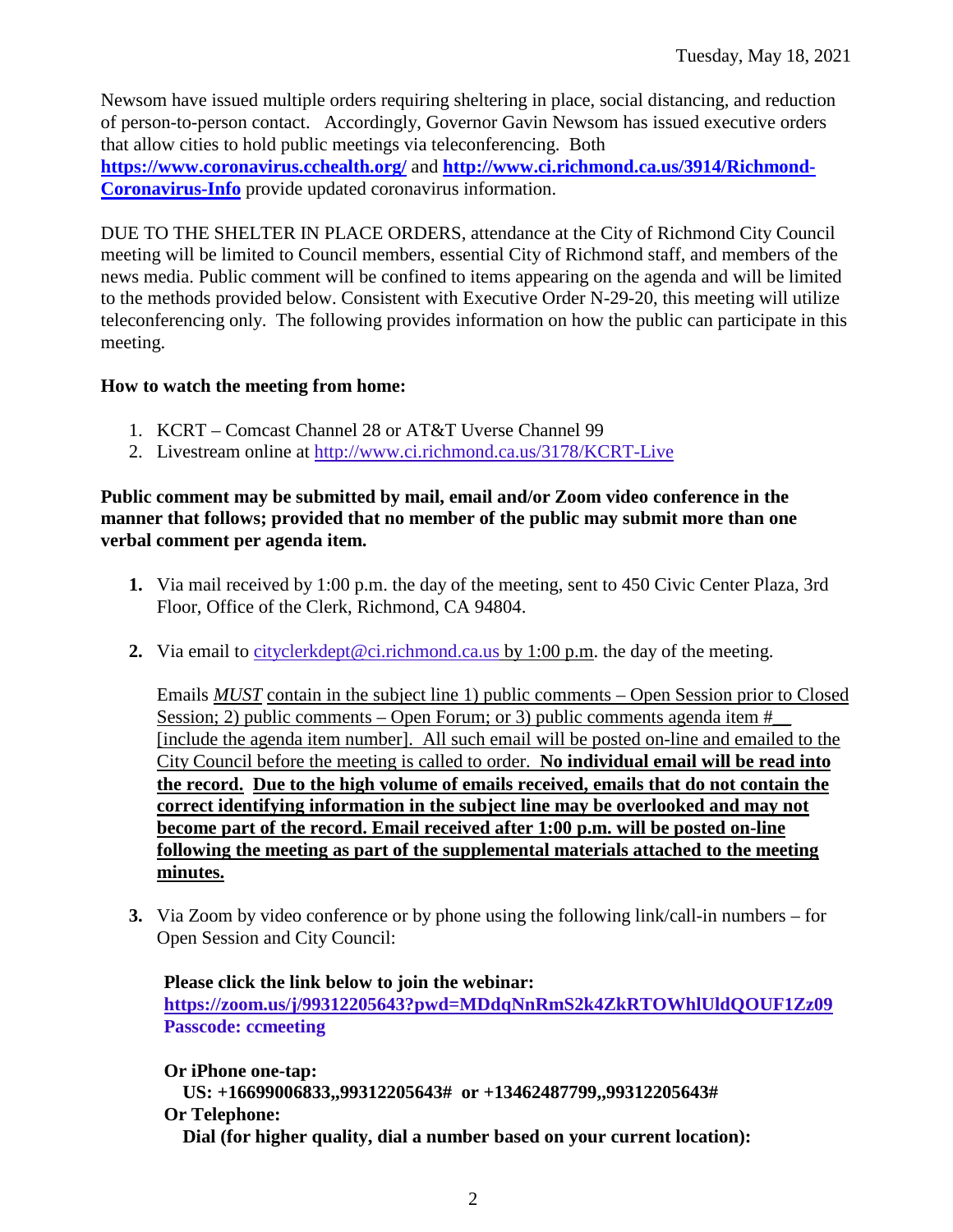#### Tuesday, May 18, 2021 **US: +1 669 900 6833 or +1 346 248 7799 or +1 253 215 8782 or +1 312 626 6799 or +1 929 205 6099 or +1 301 715 8592 Webinar ID: 993 1220 5643**

International numbers available: <https://zoom.us/u/aehrwCgISx>

a. To comment by video conference, click on the Participants button at the bottom of your screen and select the "Raise Your Hand" button to request to speak when Public Comment is being asked for. Speakers will be called upon in the order they select the "Raise Your Hand" feature. When called upon, press the unmute button. After the allotted time, you will then be re-muted.  $**$ 

b. To comment by phone, you will be prompted to "Raise Your Hand" by pressing "**\*9**" to request to speak when Public Comment is asked for. When called upon, you will be asked to unmuted by pressing \*6. After the allotted time, you will then be re-muted. Instructions of how to raise your hand by phone are available at:

[https://support.zoom.us/hc/en-us/articles/201362663 -Joining-a-meeting-by-phone.](https://support.zoom.us/hc/en-us/articles/201362663) \*\*

#### \*\***The mayor will announce the agenda item number and open public comment when appropriate. Individuals who would like to address the Council should raise their hand. The mayor will close public comment when public comment is concluded**.

**Open Forum for Public Comment:** Individuals who would like to address the City Council on matters not listed on the agenda or on items remaining on the consent calendar may do so under Open Forum.

*The City cannot guarantee that its network and/or the site will be uninterrupted. To ensure that the City Council receives your comments, you are strongly encouraged to submit your comments in writing in advance of the meeting.* 

#### **Record of all public comments:**

All public comments will be considered a public record, put into the official meeting record. All public comments will be available after the meeting as supplemental materials and will be posted as an attachment to the meeting minutes when the minutes are posted: [http://www.ci.richmond.ca.us/Archive.aspx?AMID=31.](http://www.ci.richmond.ca.us/Archive.aspx?AMID=31)

#### **Procedures for Removing Consent Calendar Items from the Consent Calendar**

Councilmembers and members of the public who wish to remove an item from the consent calendar must comply with the following procedures in order to remove an item from the consent calendar:

- 1. Telephone or email a City staff member who has knowledge of the subject matter by 2:00 p.m. on the day of meeting. Any staff member shown as an author of the agenda report for the particular item has knowledge of the subject matter and may be called.
- 2. Inform the City Clerk's Office by email at [cityclerkdept@ci.richmond.ca.us](mailto:cityclerkdept@ci.richmond.ca.us) or by phone at 510-620-6513, ext. 9, by 3:00 p.m. that they discussed the matter with staff with knowledge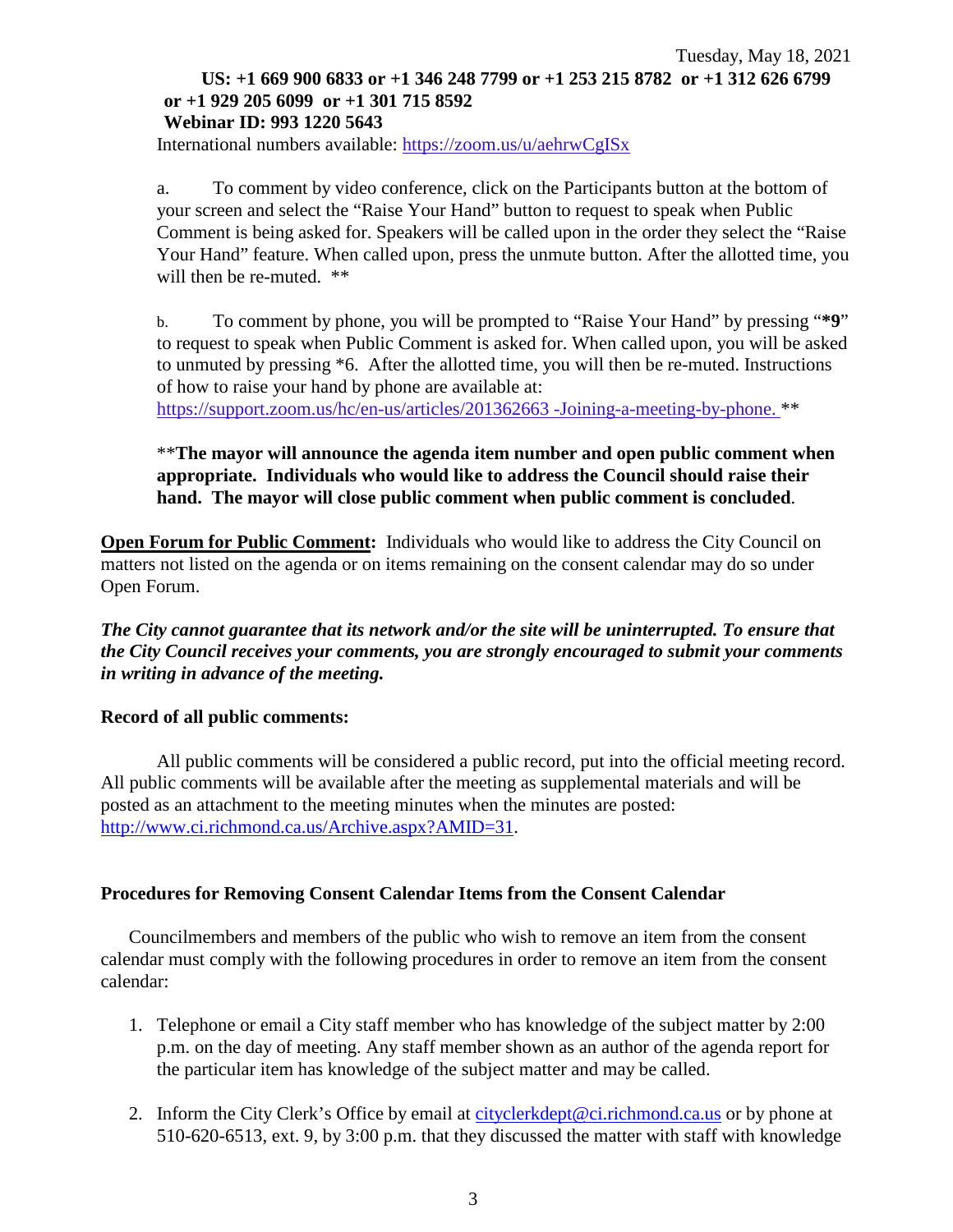Staff will be informed by the City Clerk's Office as soon as reasonably practicable after notice of the request to remove the item from the consent calendar. Staff may attend the meeting remotely.

#### **Accessibility for Individuals with Disabilities**

Upon request, the City will provide for written agenda materials in appropriate alternative formats, or disability-related modification or accommodation, including auxiliary aids or services and sign language interpreters, to enable individuals with disabilities to participate in and provide comments at/related to public meetings. Please submit a request, including your name, phone number and/or email address, and a description of the modification, accommodation, auxiliary aid, service or alternative format requested at least two days before the meeting. Requests should be emailed to [cityclerkdept@ci.richmond.ca.us](mailto:cityclerkdept@ci.richmond.ca.us) or submitted by phone at 510-620-6513, ext. 9, or 510-620-6509. Requests made by mail to City Clerk's Office, City Council meeting, 450 Civic Center Plaza, Richmond, CA 94804 must be received at least two days before the meeting. Requests will be granted whenever possible and resolved in favor of accessibility.

#### **Effect of Advisory on In-person public participation**

During the pendency of the Executive Order N-29-20, the language in this Advisory portion of the agenda supersedes any language below in the meeting procedures contemplating in-person public comment.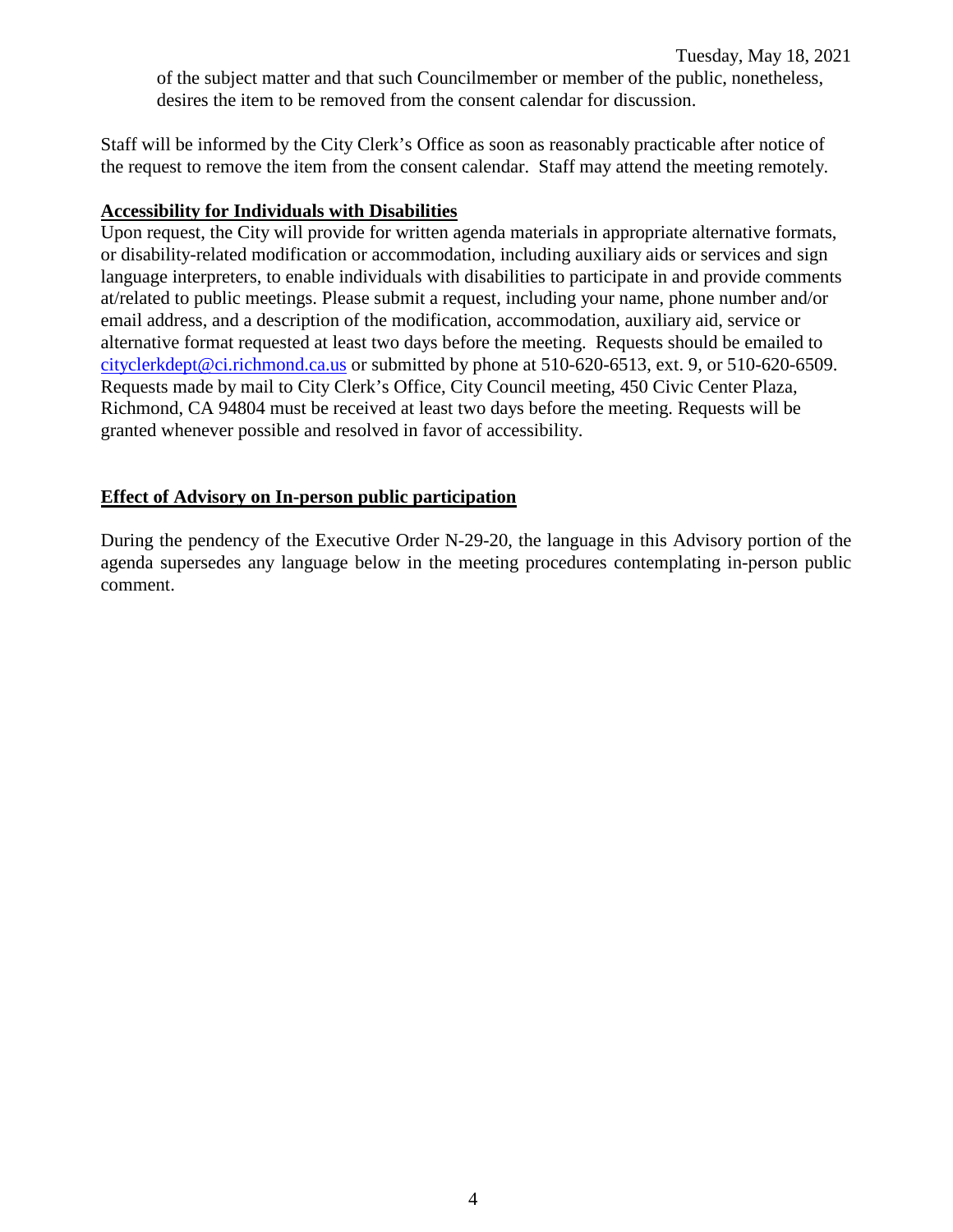# **MEETING PROCEDURES**

The City of Richmond encourages community participation at its City Council meetings and has established procedures that are intended to accommodate public input in a timely and time-sensitive way. As a courtesy to all members of the public who wish to participate in City Council meetings, please observe the following procedures:

**PUBLIC COMMENT ON AGENDA ITEMS:** Anyone who desires to address the City Council on items appearing on the agenda must complete and file a pink speaker's card with the City Clerk **prior** to the City Council's consideration of the item. Once the City Clerk has announced the item, no person shall be permitted to speak on the item other than those persons who have submitted their names to the City Clerk. Your name will be called when the item is announced for discussion. **Each speaker will be allowed up to TWO (2) MINUTES to address the City Council on NON-PUBLIC HEARING items listed on the agenda. Speakers are allowed up to THREE (3) minutes on PUBLIC HEARING items.**

**CONSENT CALENDAR:** Consent Calendar items are considered routine and will be enacted, approved or adopted by one motion unless a request for removal for discussion or explanation is received from the audience or the City Council. A member of the audience requesting to remove an item from the consent calendar that is sponsored by City staff must first complete a speaker's card and discuss the item with a City staff person who has knowledge of the subject material **prior** to filing the card with the City Clerk and **prior** to the City Council's consideration of Agenda Review. Councilmembers who request to remove an item from the consent calendar must do so during Agenda Review. An item removed from the Consent Calendar may be placed anywhere on the agenda following the City Council's agenda review.

**CONDUCT AT MEETINGS:** Richmond City Council meetings are limited public forums during which the City strives to provide an open, safe atmosphere and promote robust public debate. Members of the public, however, must comply with state law, as well as the City's laws and procedures and may not actually disrupt the orderly conduct of these meetings. The public, for example, may not shout or use amplifying devices, must submit comment cards and speak during their allotted time, may not create a physical disturbance, may not speak on matters unrelated to issues within the jurisdiction of the City Council or the agenda item at hand, and may not cause immediate threats to public safety.

**CITY HARASSMENT POLICY:** The City invites public comment and critique about its operations, including comment about the performance of its public officials and employees, at the public meetings of the City Council and boards and commissions. However, discriminatory or harassing comments about or in the presence of City employees, even comments by third parties, may create a hostile work environment, if severe or pervasive. The City prohibits harassment against an applicant, employee, or contractor on the basis of race, religious creed, color, national origin, ancestry, physical disability, medical condition, mental disability, marital status, sex (including pregnancy, childbirth, and related medical conditions), sexual orientation, gender identity, age or veteran status, or any other characteristic protected by federal, state or local law. In order to acknowledge the public's right to comment on City operations at public meetings, which could include comments that violate the City's harassment policy if such comments do not cause an actual disruption under the Council Rules and Procedures, while taking reasonable steps to protect City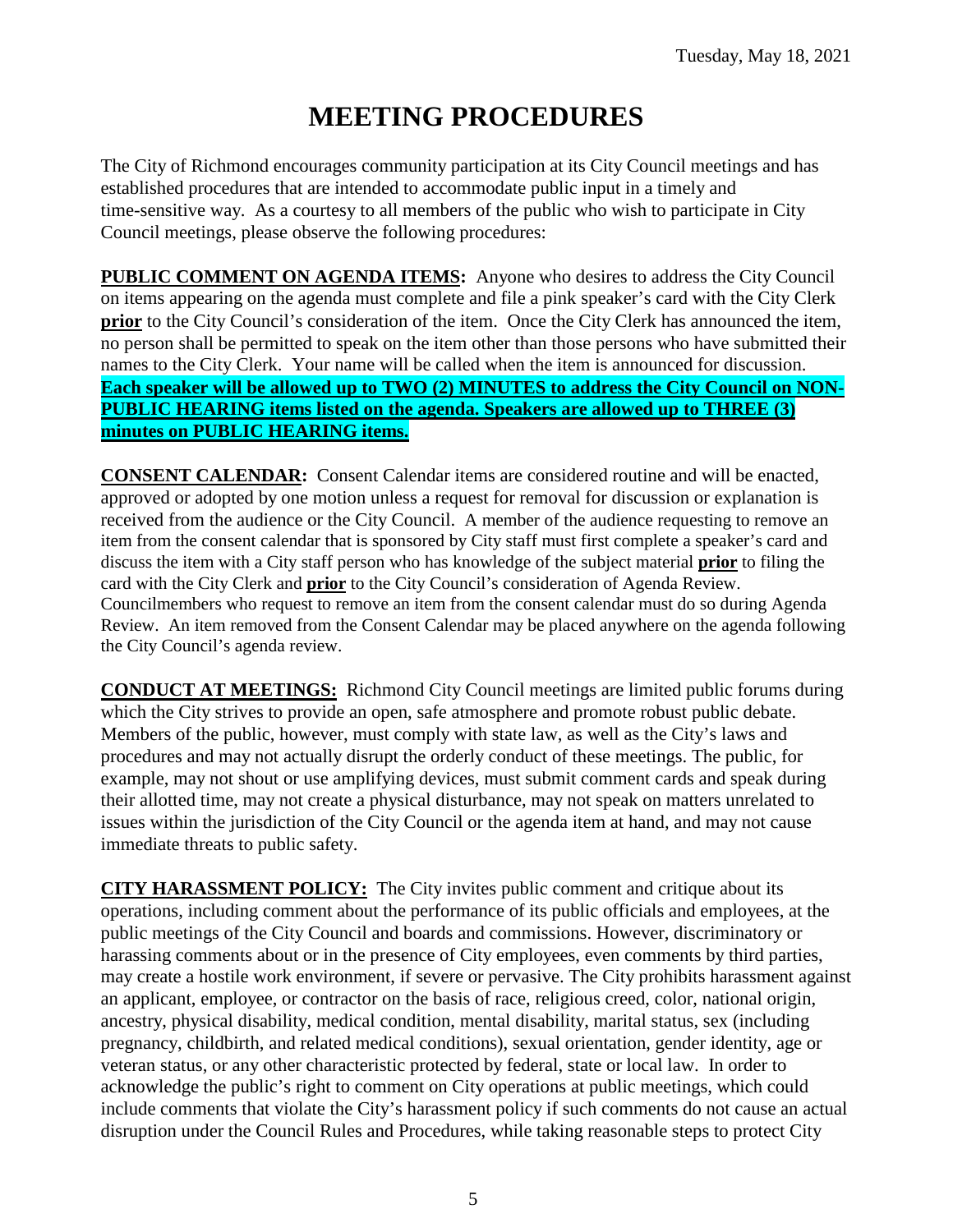employees from discrimination and harassment, City Boards and Commissions shall adhere to the following procedures. If any person makes a harassing remark at a public meeting that violates the above City policy prohibiting harassment, the presiding officer of the meeting may, at the conclusion of the speaker's remarks and allotted time: (a) remind the public that the City's Policy Regarding Harassment of its Employees is contained in the written posted agenda; and (b) state that comments in violation of City policy are not condoned by the City and will play no role in City decisions. If any person makes a harassing remark at a public meeting that violates the above City policy, any City employee in the room who is offended by remarks violating the City's policy is excused from attendance at the meeting. No City employee is compelled to remain in attendance where it appears likely that speakers will make further harassing comments. If an employee leaves a City meeting for this reason, the presiding officer may send a designee to notify any offended employee who has left the meeting when those comments are likely concluded so that the employee may return to the meeting. The presiding officer may remind an employee or any council or board or commission member that he or she may leave the meeting if a remark violating the City's harassment policy is made. These procedures supplement the Council Rules and Procedures relating to disruption of orderly conduct at Council meetings.

Any law enforcement officer on duty or whose service is commanded by the presiding officer shall be Sergeant-at-Arms of the Council meetings. He/she, or they, shall carry out all orders and instructions given by the presiding officer for the purpose of maintaining order and decorum at the Council meetings (City Council Rules of Procedure and Order Section III F, RMC Section 2.12.030).

**\*\*\*\*\*\*\*\*\*\*\*\*\*\*\*\*\*\*\*\*\*\*\*\*\*\*\*\*\*\*\*\*\*\*\*\*\*\*\*\*\*\*\*\*\*\*\*\*\*\*\*\*\*\*\*\*\*\***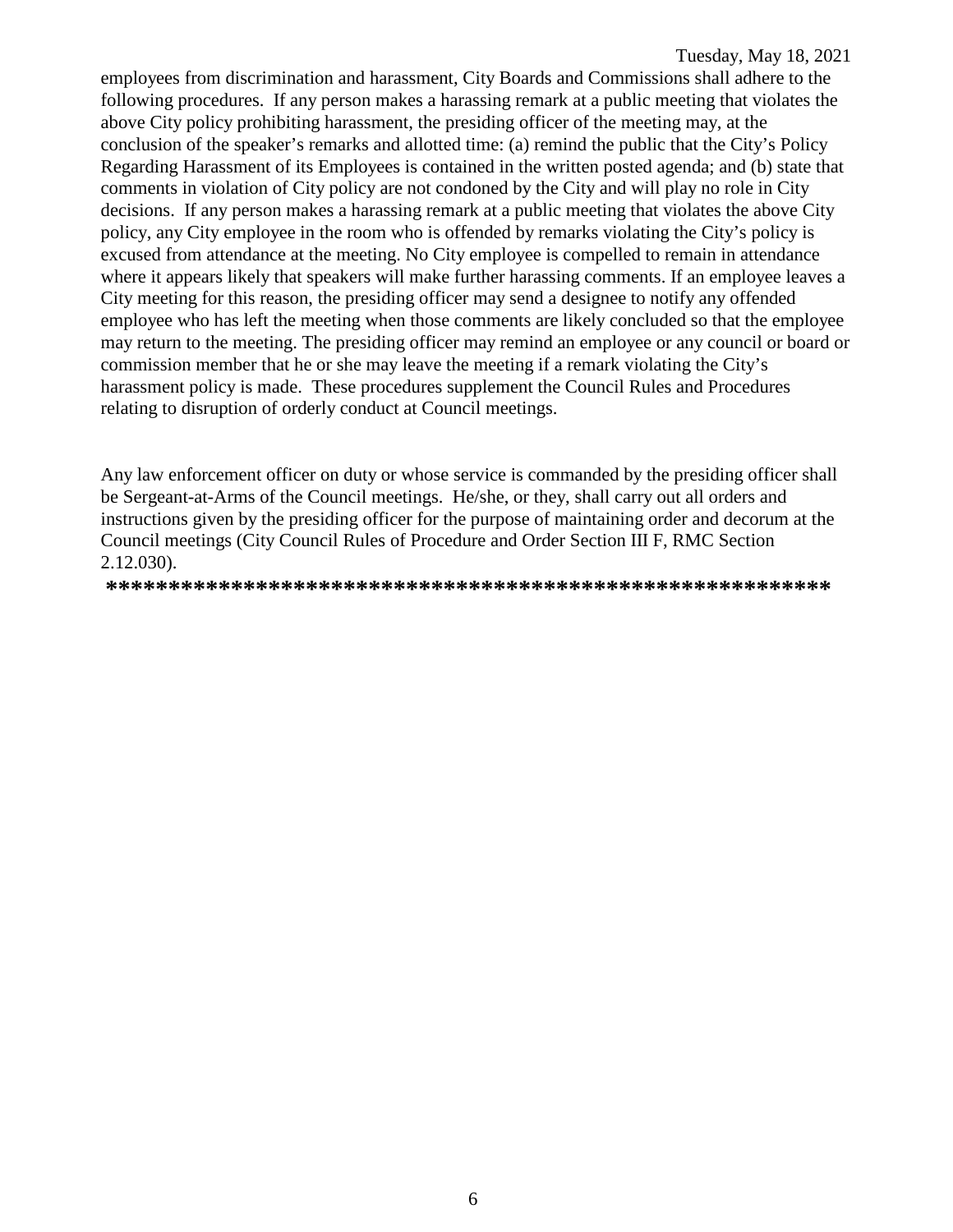# **OPEN SESSION TO HEAR PUBLIC COMMENT BEFORE CLOSED SESSION**

4:30 p.m.

#### **A. ROLL CALL**

# **CLOSED SESSION**

### **CITY COUNCIL**

CONFERENCE WITH LEGAL COUNSEL - EXISTING LITIGATION (paragraph (1) of Subdivision [d] of Government Code Section 54956.9):

San Francisco Baykeeper and West County Toxics Coalition v. City of Richmond

CONFERENCE WITH LEGAL COUNSEL - ANTICIPATED LITIGATION (initiation of litigation pursuant to paragraph (4) of Subdivision (d) of Government Code Section 54956.9):

One case

CONFERENCE WITH LABOR NEGOTIATORS (Government Code Section 54957.6):

Agency Representatives: Jack Hughes Employee organizations:

- 1. SEIU Local 1021 Full Time Unit
- 2. SEIU Local 1021 Part Time Unit
- 3. IFPTE Local 21 Mid-Level Management Unit
- 4. IFPTE Local 21 Executive Management Unit
- 5. Richmond Police Officers Association RPOA
- 6. Richmond Police Management Association RPMA
- 7. IAFF Local 188
- 8. Richmond Fire Management Association RFMA

#### **B. PUBLIC COMMENT BEFORE CLOSED SESSION**

#### **C. ADJOURN TO CLOSED SESSION**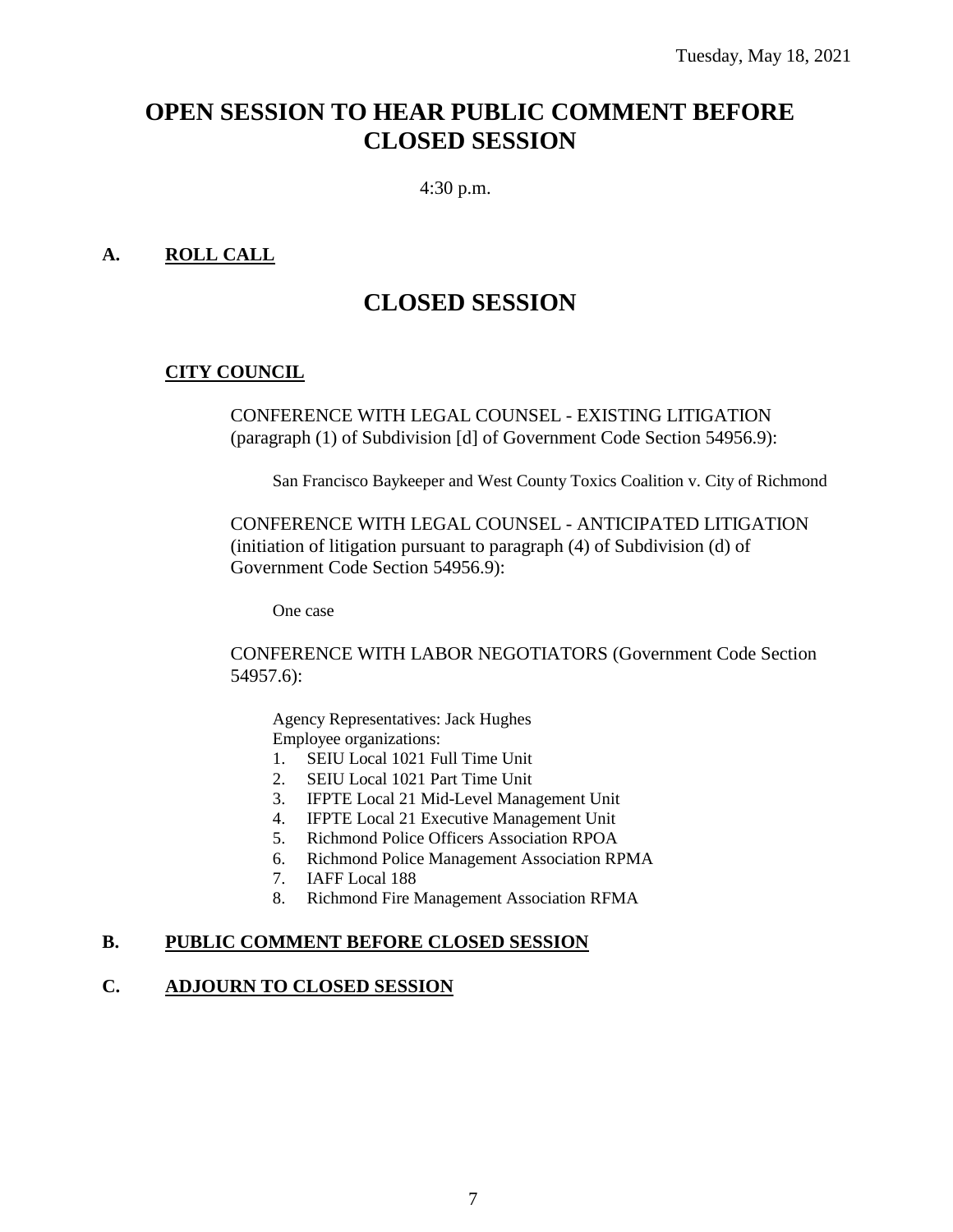# **REGULAR MEETING OF THE RICHMOND CITY COUNCIL**

6:30 p.m.

### **A. ROLL CALL**

- **B. PUBLIC COMMENT INSTRUCTIONAL VIDEO**
- **C. STATEMENT OF CONFLICT OF INTEREST**
- **D. AGENDA REVIEW**
- **E. REPORT FROM THE CITY ATTORNEY OF FINAL DECISIONS MADE DURING CLOSED SESSION**
- **F. REPORT FROM THE CITY MANAGER**
- **G. OPEN FORUM FOR PUBLIC COMMENT**

#### **H. CITY COUNCIL CONSENT CALENDAR**

- **H-1.** APPROVE Amendment No. 9 to the contract with Tyler Technologies for Software as a Service (SaaS) for the MUNIS Enterprise Resource Planning (ERP) System, extending the contract term by three years to June 30, 2024, and increasing the contract amount by \$1,569,729.00 with a total contract amount not to exceed \$8,993,374.75 - Information Technology Department (Sue Hartman 620-6874).
- **H-2.** APPROVE Amendment No. 3 to the contract with Mallory Safety and Supply, LLC for testing and repairs of Scott face masks and self-contained breathing apparatus (SBCA) equipment, increasing the payment limit by \$49,950, to a total contract amount not to exceed \$149,850, and extending the term of the contract to June 30, 2024 - Fire Department (Interim Chief Michael E. Smith 307-8041).
- **H-3.** APPROVE the sole-source contract with Definitive Networks, Inc. to provide remote electronic patient care report monitoring, quality improvement, on-site training and other technical support services in support of the Fire Department's emergency medical services program, for a total amount not to exceed \$194,400 through June 30, 2024 - Fire Department (Interim Chief Michael E. Smith 307- 8041).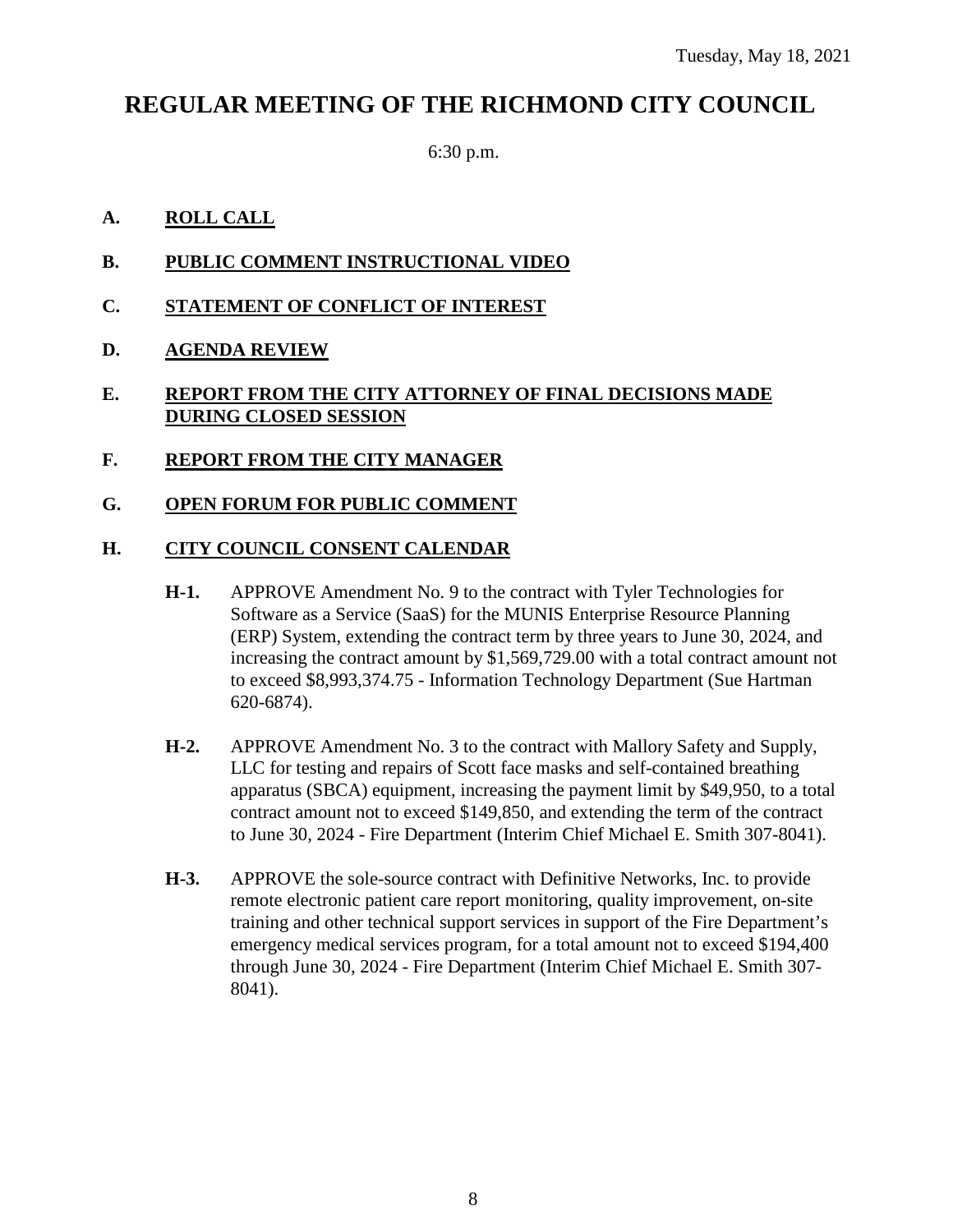- **H-4.** ADOPT a resolution of the City Council of the City of Richmond, waiving the privilege under Business & Professions Code Section 6149 to allow for a limited waiver of the attorney-client privilege, while retaining all other aspects of the attorney-client privilege and all other exemptions set forth under the California Public Records Act to allow for public disclosure of agreements the City enters into for the provision of all legal services - City Attorney's Office (Teresa L. Stricker 620-6509).
- **H-5.** APPROVE (1) a first amendment to add an additional \$350,000 to the legal services agreement with the law firm of Downey Brand LLP for services rendered from April 1, 2021, through June 30, 2025, to represent the City in litigation relating to the development at Point Molate litigation and (2) a fifth amendment to add an additional \$100,000 to the legal services agreement with the law firm of Downey Brand LLP for services rendered from April 1, 2021, through June 30, 2025, to provide legal services in connection with the ongoing obligations under the agreements for development at the site - City Attorney's Office (Teresa L. Stricker 620-6509).
- **H-6.** APPROVE a one-year contract in the amount of \$82,200 with an additional twoyear extension option of \$173,400 with Forster & Kroeger in an amount not to exceed \$255,600 for vegetation management services at Point Molate. The contract term for one year will be from July 1, 2021, to June 30, 2022 - Public Works Department (Joe Leach 620-5478/Greg Hardesty 620-6920).
- **H-7.** APPROVE the following for the Via Verdi landslide, ADOPT a Mitigated Negative Declaration, ADOPT a resolution authorizing the award of a construction contract to Bay Cities Paving & Grading, Inc. (7,406,521.86 including contingencies), APPROVE a design contract amendment with Nichols Consulting Engineers (\$976,900), and APPROVE a construction management contract amendment with mack5 (\$639, 634) - Public Works Department (Joe Leach 620-5478/Tawfic Halaby 621-1612).
- **H-8.** RECEIVE the Veolia Monthly Operating Report for the month of March 2021 Public Works Department (Joe Leach 620-5478).
- **H-9.** ADOPT a resolution approving the emergency justification for the purchase of the gear box and mechanical equipment required to repair the Number 2B Aerator at the Wastewater Treatment Plant in an amount not to exceed \$70,500 - Public Works Department (Joe Leach 620-5478).
- **H-10.** ADOPT a resolution accepting the 2020 Annual Progress Report for the City's Housing Element (2015-2023) - Community Development Department (Lina Velasco 620-6706).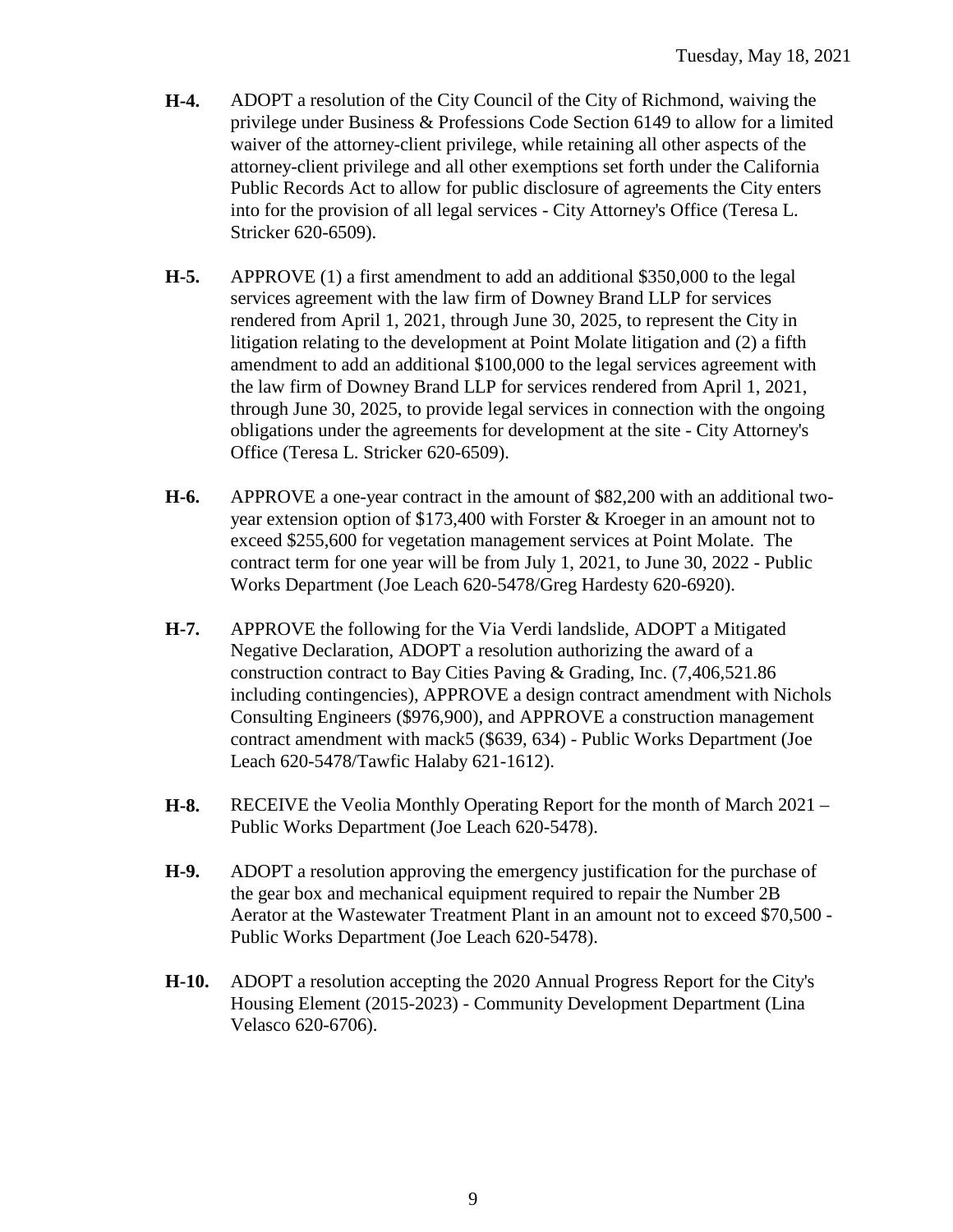- **H-11.** ADOPT a resolution authorizing contracts with three firms (Anita L. Tucci-Smith; Cybertary.com; and Sherri D. Lewis) for on-call transcription services in an amount not to exceed \$50,000 per firm, over three years, with an option to extend the contracts for two years - Community Development Department (Lina Velasco 620- 6706).
- **H-12.** ADOPT a resolution authorizing an application for State Department of Housing and Community Development (HCD) Affordable Housing and Sustainable Communities Program (AHSC) funds for the Metrowalk Phase 2 Housing Project and designating the city manager or designee to execute the necessary agreements with HCD and Bay Area Rapid Transit to compete the project components, if grant funds are awarded - Community Development Department (Lina Velasco 620-6706).
- **H-13.** ADOPT a resolution authorizing submittal of the City of Richmond's Measure J 2018 & 2019 "Growth Management Program Compliance Checklist" to Contra Costa Transportation Authority (CCTA) to receive allocation of Fiscal Year 2019-20 & 2020-21 Local Street Maintenance and Improvement Funds - Community Development Department (Lina Velasco 620-6706).
- **H-14.** APPROVE Amendment No. 3 to the contract with Waxie Sanitary Supply to increase the number of smart trash and recycling receptacles and provide necessary services for current stations, increasing the amount of the contract by \$303,275 for a total contract amount of \$900,000 and extend the contract term to June 30, 2022 - City Manager's Office (Shasa Curl/Samantha Carr 620-6512).
- **H-15.** ADOPT an ordinance (second reading) repealing Chapter 12.62 "One-Percent for Public Art on Private Projects Program" and Resolution 70-97 "Establishing Public Works Improvements Arts Program" and adding Chapter 6.50 entitled "Public Art Program" to the Richmond Municipal Code and ADOPT an ordinance (second reading) amending Chapter 3.59 of the Richmond Municipal Code entitled "Arts and Culture Commission" - City Manager's Office (Shasa Curl/Winifred Day 620-6512).
- **H-16.** APPROVE Amendment No. 3 to the Chevron Environmental and Community Investment Agreement (ECIA) to provide administrative updates and allow the City to use \$400,000 in funds from the competitive grant category to help offset City general fund obligations to specific community-based organizations - City Manager's Office (Laura Snideman/LaShonda White 620-6512).
- **H-17.** RECEIVE the City's Investment and Cash Balance Report for the month of March 2021 - Finance Department (Belinda Brown/Delmy Cuellar 620-6740).
- **H-18.** APPROVE amendments to the contracts with Municipal Resources Group, LLC and with Regional Government Services each in the amount of \$20,000 for a total amount not to exceed of \$30,000 - Human Resources Department (Anil Comelo 620-6609).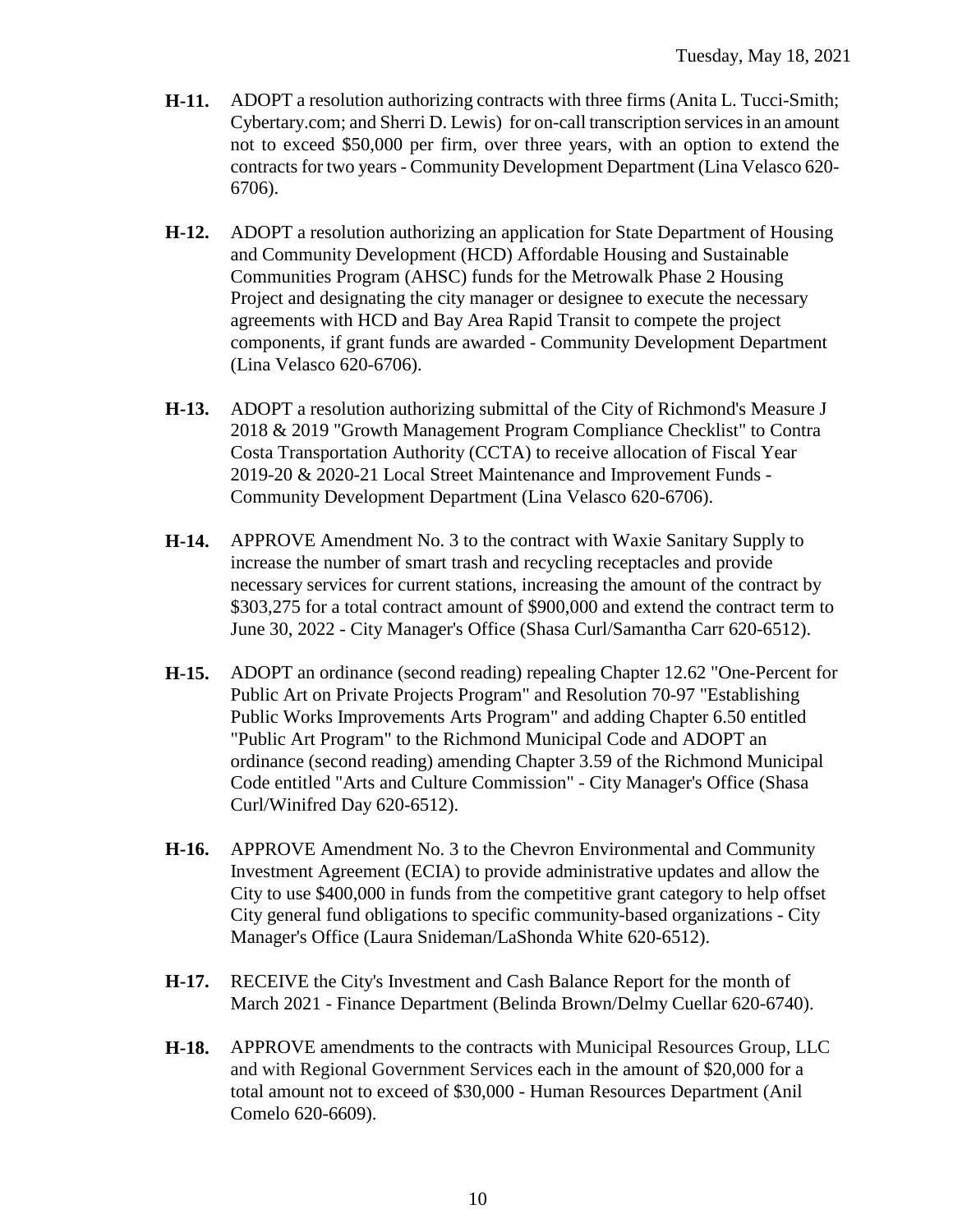- **H-19.** APPROVE a contract with Regional Government Services to provide expertise on an as-needed basis in a variety of functional areas such as Human Resources and Accounting in an amount not to exceed \$250,000 - Human Resources Department (Anil Comelo 620-6609).
- **H-20.** APPROVE the Fiscal Year 2021-2022 Recreation, Community Services Department Mini-Grant (CSD Mini-Grant) program guidelines, application, and award letter agreement and AUTHORIZE the city manager or designee to administer grant award agreements and disburse \$50,000 in grant-funds upon selection of recipients - Library and Community Services Department (Jim Nantell/Johann Frazier 620-6950).
- **H-21.** APPROVE an amendment to the contract with the Oakland Private Industry Council to provide additional services as the Contracting & Vendor Pay Agent for Individual Training Accounts and On-the-Job Training activities for the Workforce Innovation and Opportunity Act (WIOA) program participants. The contract term will be extended through June 30, 2022. The contract amount will be increased by \$130,489 for a total contract amount not to exceed \$477,848 - Library and Community Services Department (Jim Nantell/Jill Perry 307-8012).
- **H-22.** ACCEPT and APPROPRIATE a \$855,380 grant award from the California Energy Commission (CEC) and in-kind match contributions to administer the grant in accordance with the funding agreement and APPROVE grant-funded contracts with the subcontractors identified within the grant to implement the programs - Library and Community Services Department (Jim Nantell/Denée Evans 307-8006).
- **H-23.** APPROVE the minutes of the April 6 and 20, 2021, Regular Meetings City Clerk's Office (Pamela Christian 620-6513).
- **H-24.** PROCLAMATION declaring May 16 23, 2021, as Public Works Week in the City of Richmond - Office of the Mayor (Mayor Tom Butt 620-6503).
- **H-25.** EXTEND the term of the Reimagining Public Safety Task Force to September 30, 2021 - Councilmembers Melvin Willis (412-2050) and Claudia Jimenez (620-6565).

### **I. COUNCIL AS A WHOLE**

- **I-1.** RECEIVE a report regarding the status and steps needed to establish new district boundaries within the City of Richmond and DIRECT staff to engage with National Demographics Corporation to commence with the redistricting process to provide map options for City Council consideration - City Clerk's Office (Pamela Christian 620-6513).
- **I-2.** RECEIVE a presentation and PROVIDE feedback on how Richmond should spend its \$27.7 million American Rescue Plan Act allocation - City Manager's Office/Finance Department (Laura Snideman/LaShonda White 620-6512).